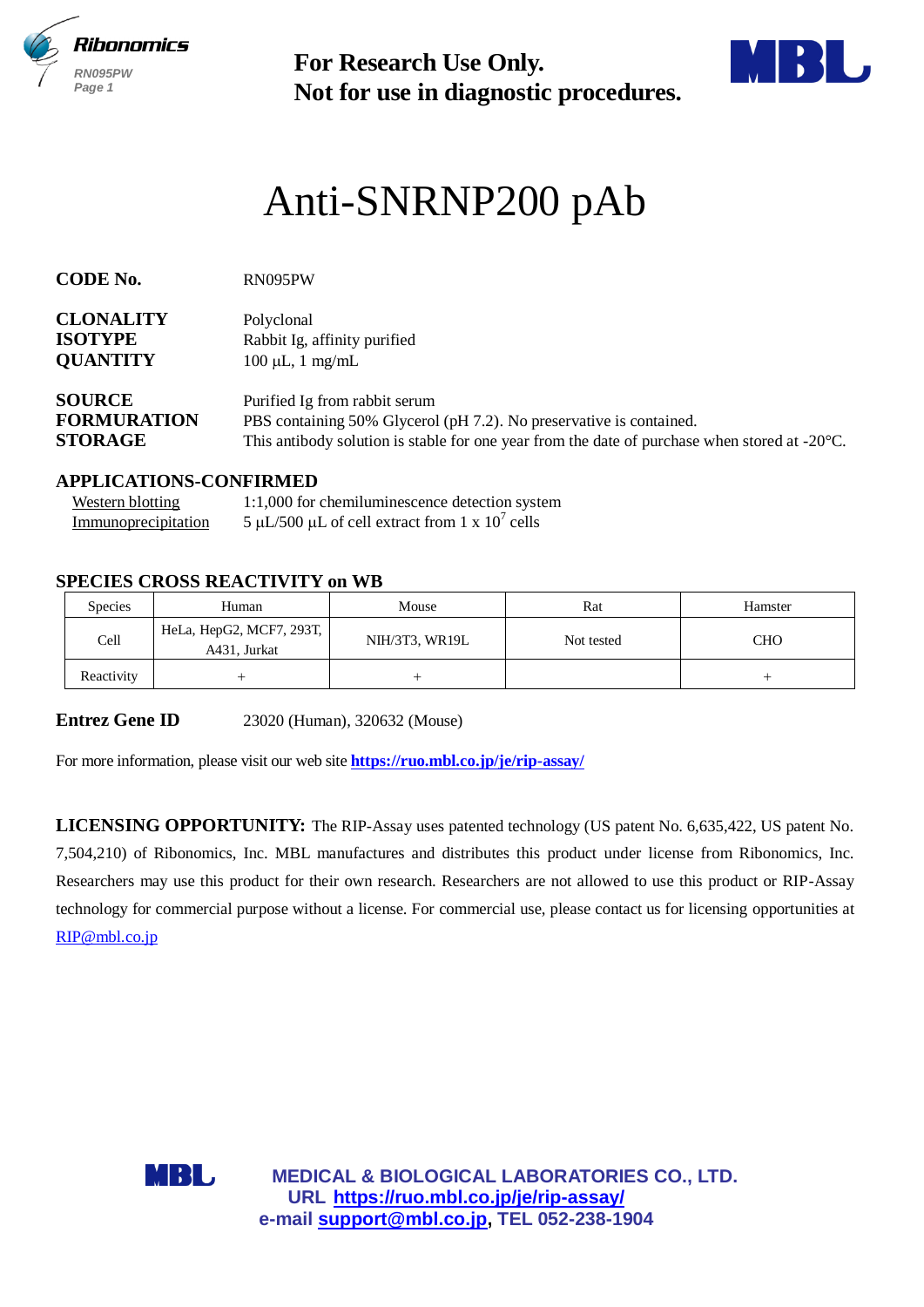# **RELATED PRODUCTS**

| RIP-Assay Kit |                            |
|---------------|----------------------------|
| RN1001        | RIP-Assay Kit              |
| RN1005        | RIP-Assay Kit for microRNA |

RIP-Certified Antibody

| <b>RN001P</b> | Anti-EIF4E (polyclonal)         |
|---------------|---------------------------------|
| <b>RN002P</b> | Anti-EIF4G1 (polyclonal)        |
| RN003P        | Anti-EIF4G2 (polyclonal)        |
| RN004P        | Anti-ELAVL1/HuR (polyclonal)    |
| <b>RN005P</b> | Anti-ELAVL2/HuB (polyclonal)    |
| <b>RN006P</b> | Anti-ELAVL3/HuC (polyclonal)    |
| <b>RN007P</b> | Anti-IGF2BP1/IMP1 (polyclonal)  |
| <b>RN008P</b> | Anti-IGF2BP2/IMP2 (polyclonal)  |
| <b>RN009P</b> | Anti-IGF2BP3/IMP3 (polyclonal)  |
| <b>RN010P</b> | Anti-MSI1/Musashi1 (polyclonal) |
| <b>RN011P</b> | Anti-PTBP1 (polyclonal)         |
| <b>RN012P</b> | Anti-STAU1 (polyclonal)         |
| <b>RN013P</b> | Anti-STAU2 (polyclonal)         |
| <b>RN014P</b> | Anti-TIA1 (polyclonal)          |
| <b>RN015P</b> | Anti-YBX1 (polyclonal)          |
| <b>RN016P</b> | Anti-FMR1 (polyclonal)          |
| <b>RN017P</b> | Anti-FXR1 (polyclonal)          |
| <b>RN018P</b> | Anti-FXR2 (polyclonal)          |
| <b>RN019P</b> | Anti-HNRNPK (polyclonal)        |
| <b>RN020P</b> | Anti-ILF3 (polyclonal)          |
| <b>RN021P</b> | Anti-KHDRBS1 (polyclonal)       |
| <b>RN022P</b> | Anti-PABPC4 (polyclonal)        |
| <b>RN024P</b> | Anti-PCBP1 (polyclonal)         |
| <b>RN025P</b> | Anti-PCBP2 (polyclonal)         |
| <b>RN026P</b> | Anti-PUM1 (polyclonal)          |
| <b>RN027P</b> | Anti-PUM2 (polyclonal)          |
| <b>RN028P</b> | Anti-EIF2C1/AGO1 (polyclonal)   |
| <b>RN032P</b> | Anti-CIRBP (polyclonal)         |
| <b>RN033P</b> | Anti-TNRC6A/GW182 (polyclonal)  |
| <b>RN037P</b> | Anti-AUH (polyclonal)           |
| <b>RN038P</b> | Anti-CPEB1 (polyclonal)         |
| <b>RN041P</b> | Anti-KHDRBS2/SLM1 (polyclonal)  |
| <b>RN045P</b> | Anti-SLBP (polyclonal)          |
| <b>RN001M</b> | Anti-IGF2BP1/IMP1 (6H6)         |
| <b>RN003M</b> | Anti-EIF2C2/AGO2 (1B1-E2H5)     |

#### RBP Antibody

RBP Antibody works on WB and /or IP, but not certified for working on RIP-Assay.

| RN023PW | Anti-PABPN1 (polyclonal)         |
|---------|----------------------------------|
| RN028PW | Anti-EIF2C1/AGO1 (polyclonal)    |
| RN029PW | Anti-EIF2C2/AGO2 (polyclonal)    |
| RN030PW | Anti-DICER1 (polyclonal)         |
| RN031PW | Anti-ZFP36 (polyclonal)          |
| RN034PW | Anti-CUGBP1 (polyclonal)         |
| RN035PW | Anti-CUGBP2 (polyclonal)         |
| RN036PW | Anti-ACO1/IRP1 (polyclonal)      |
| RN039PW | Anti-CPEB2 (polyclonal)          |
| RN040PW | Anti-CPEB4 (polyclonal)          |
| RN042PW | Anti-MBNL1 (polyclonal)          |
| RN043PW | Anti-NOVA1 (polyclonal)          |
| RN044PW | Anti-NOVA2 (polyclonal)          |
| RN046PW | Anti-SYNCRIP/HNRNPQ (polyclonal) |

| RN047PW | Anti-PTBP2 (polyclonal)         |
|---------|---------------------------------|
| RN048PW | Anti-G3BP1 (polyclonal)         |
| RN049PW | Anti-G3BP2 (polyclonal)         |
| RN050PW | Anti-GRSF1 (polyclonal)         |
| RN051PW | Anti-HDLBP/Vigilin (polyclonal) |
| RN052PW | Anti-HNRNPC (polyclonal)        |
| RN053PW | Anti-PAIP1 (polyclonal)         |
| RN054PW | Anti-PCBP3 (polyclonal)         |
| RN055PW | Anti-AIMP1/SCYE1 (polyclonal)   |
| RN056PW | Anti-SERBP1 (polyclonal)        |
| RN057PW | Anti-TARBP1 (polyclonal)        |
| RN058PW | Anti-TARBP2 (polyclonal)        |
| RN059PW | Anti-TIAL1 (polyclonal)         |
| RN060PW | Anti-HNRNPD/AUF1 (polyclonal)   |
| RN061PW | Anti-HNRNPA0 (polyclonal)       |
| RN062PW | Anti-DGCR8 (polyclonal)         |
| RN063PW | Anti-DHX9 (polyclonal)          |
| RN064PW | Anti-FUSIP1 (polyclonal)        |
| RN065PW | Anti-KHSRP (polyclonal)         |
| RN066PW | Anti-KIAA0020 (polyclonal)      |
| RN067PW | Anti-PPP1R10 (polyclonal)       |
| RN068PW | Anti-PPP1R8 (polyclonal)        |
| RN069PW | Anti-RBM14 (polyclonal)         |
| RN070PW | Anti-RPS10 (polyclonal)         |
| RN071PW | Anti-RPS19 (polyclonal)         |
| RN072PW | Anti-RPS6 (polyclonal)          |
| RN073PW | Anti-RPS9 (polyclonal)          |
| RN074PW | Anti-SSB (polyclonal)           |
| RN075PW | Anti-PPARGC1B (polyclonal)      |
| RN076PW | Anti-PPRC1 (polyclonal)         |
| RN077PW | Anti-SMN1 (polyclonal)          |
| RN078PW | Anti-SMNDC1 (polyclonal)        |
| RN079PW | Anti-SRSF7/9G8 (polyclonal)     |
| RN080PW | Anti-SRSF3/SRp20 (polyclonal)   |
| RN081PW | Anti-SRSF9/SRp30c (polyclonal)  |
| RN082PW | Anti-SRSF5/SRP40 (polyclonal)   |
| RN083PW | Anti-AQR/IBP160 (polyclonal)    |
| RN084PW | Anti-SRRM1/SRM160 (polyclonal)  |
| RN085PW | Anti-U2AF1 (polyclonal)         |
| RN086PW | Anti-U2AF2 (polyclonal)         |
| RN087PW | Anti-THOC4 (polyclonal)         |
| RN088PW | Anti-NXF1/TAP (polyclonal)      |
| RN089PW | Anti-MAGOH (polyclonal)         |
| RN090PW | Anti-DDX21 (polyclonal)         |
| RN091PW | Anti-DDX23 (polyclonal)         |
| RN092PW | Anti-NONO/p54nrb (polyclonal)   |
| RN093PW | Anti-PRPF4 (polyclonal)         |
| RN094PW | Anti-PRPF8 (polyclonal)         |
| RN095PW | Anti-SNRNP200 (polyclonal)      |
| RN096PW | Anti-SNRNP40 (polyclonal)       |
| RN097PW | Anti-SNRNP70 (polyclonal)       |
| RN002MW | Anti-CUGBP1 (3B1)               |
| RN003MW | Anti-EIF2C2/AGO2 (1B1-E2H5)     |
|         |                                 |

For the latest information of RiboCluster Profiler™, please visit our website a[t https://ruo.mbl.co.jp/je/rip-assay/](https://ruo.mbl.co.jp/je/rip-assay/)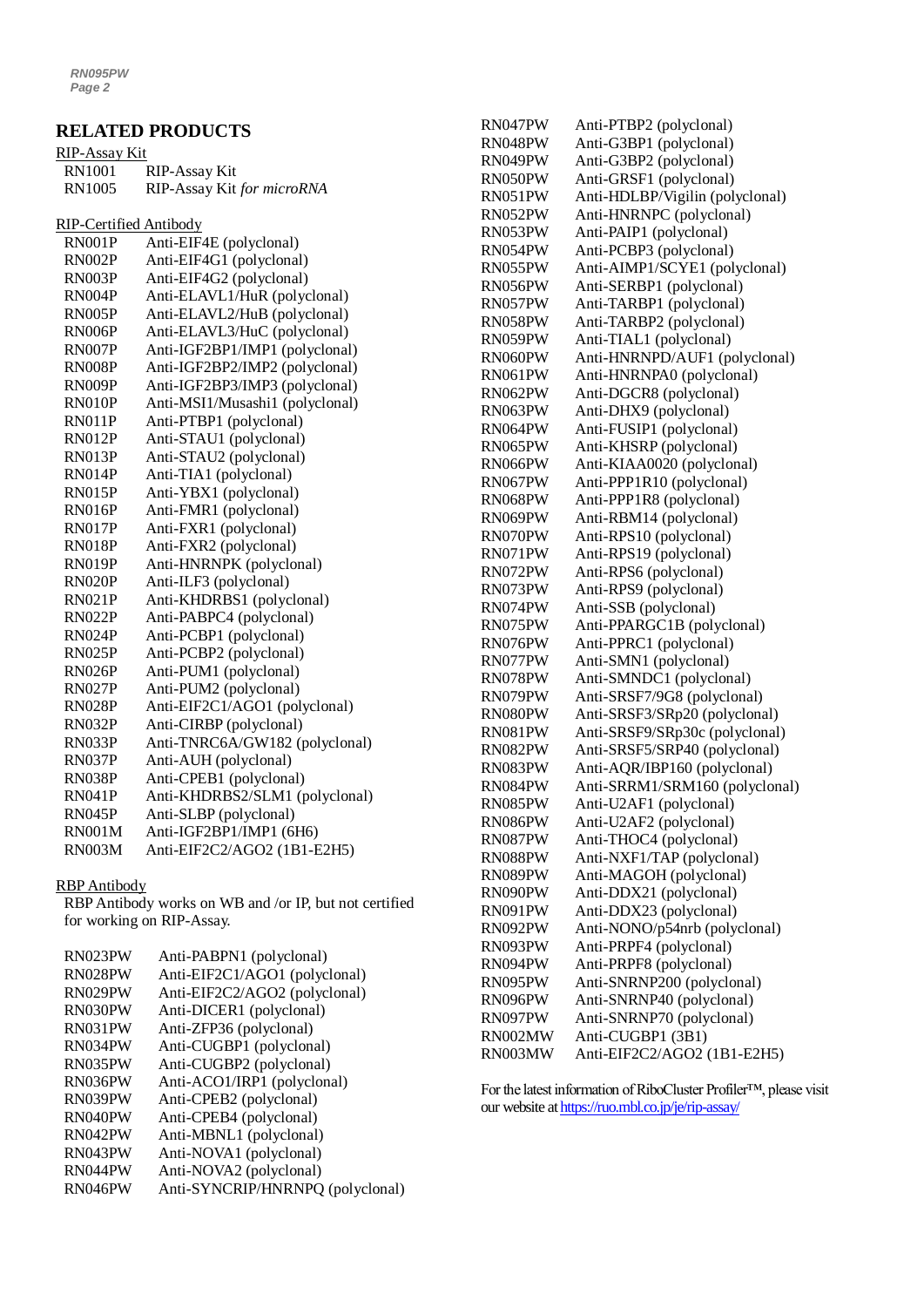## **SDS-PAGE & Western blotting**

- 1) Wash 1 x  $10^7$  cells 3 times with PBS and suspend them in 1 mL of Laemmli's sample buffer, then sonicate briefly (up to 20 sec.).
- 2) Boil the samples for 3 min. and centrifuge. Load 10  $\mu$ L of the sample per lane in a 1-mm-thick SDS-polyacrylamide gel (5%) acrylamide) for electrophoresis.
- 3) Blot the protein to a polyvinylidene difluoride (PVDF) membrane at 1 mA/cm<sup>2</sup> for 1 hr. in a semi-dry transfer system (Transfer Buffer: 25 mM Tris, 190 mM glycine, 20% MeOH). See the manufacture's manual for precise transfer procedure.
- 4) To reduce nonspecific binding, soak the membrane in 5% skimmed milk (in PBS, pH 7.2) for overnight at  $4^{\circ}$ C.
- 5) Wash the membrane with PBS-T [0.05% Tween-20 in PBS] (5 min. x 3 times).
- 6) Incubate the membrane with primary antibody diluted with 1% skimmed milk (in PBS, pH 7.2) as suggested in the **APPLICATIONS** for 1 hr. at room temperature. (The concentration of antibody will depend on the conditions.)
- 7) Wash the membrane with PBS-T (10 min. x 3 times).
- 8) Incubate the membrane with the 1:5,000 anti-rabbit IgG-HRP (MBL; code no. 458) diluted with 1% skimmed milk (in PBS, pH 7.2) for 1 hr. at room temperature.
- 9) Wash the membrane with PBS-T (10 min. x 3 times).
- 10) Wipe excess buffer on the membrane, then incubate it with appropriate chemiluminescence reagent for 1 min. Remove extra reagent from the membrane by dabbing with paper towel, and seal it in plastic wrap.
- 11) Expose to an X-ray film in a dark room for 3 min. Develop the film as usual. The condition for exposure and development may vary.

(Positive controls for Western blotting; HeLa, HepG2, MCF7, 293T, NIH/3T3, A431, Jurkat and WR19L)